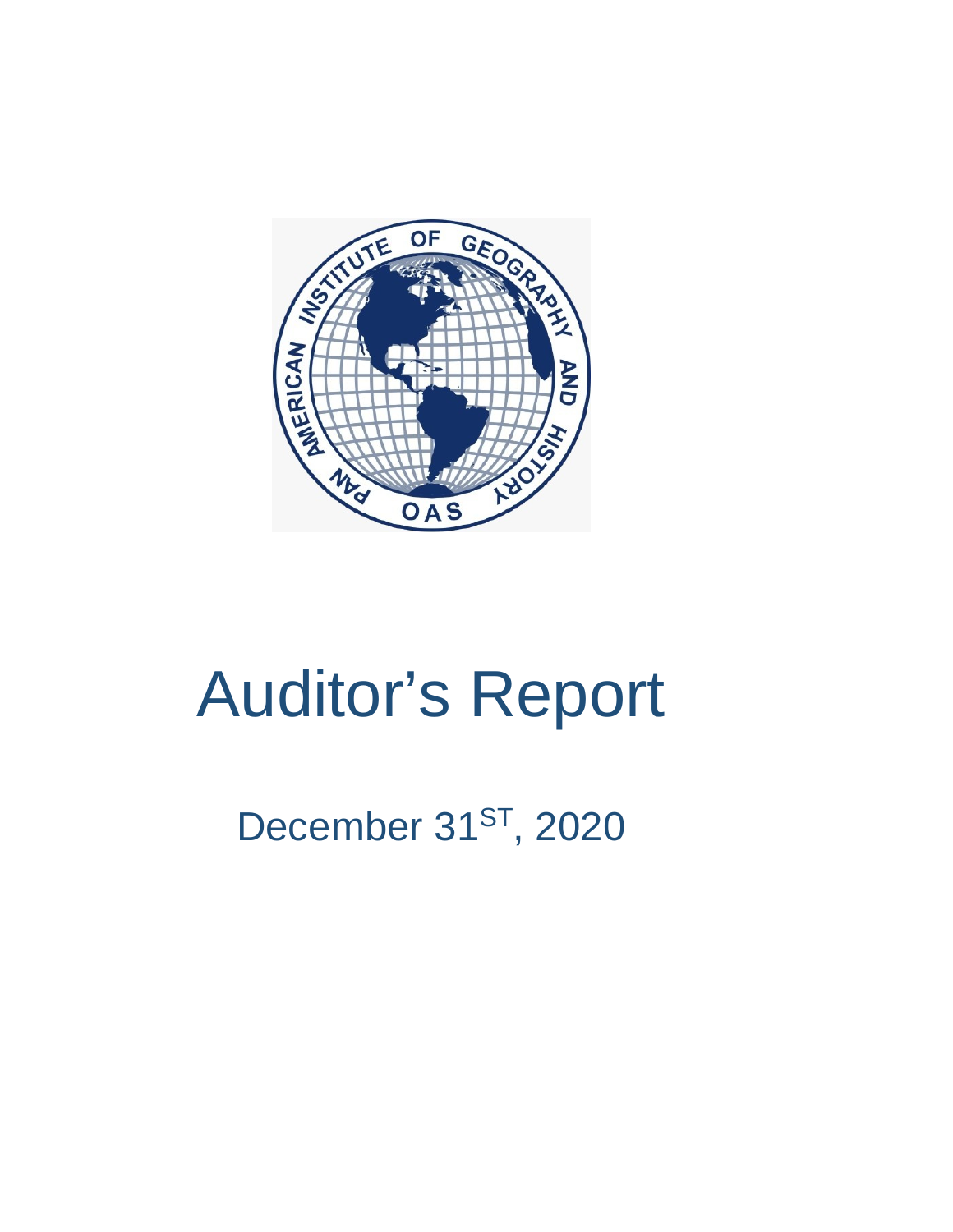# **PAN AMERICAN INSTITUTE OF GEOGRAPHY AND HISTORY**

#### **REPORT ON THE EXAMINATION OF THE FINANCIAL STATEMENTS**

**December 31st, 2020**

#### **TABLE OF CONTENTS ATTACHMENT**

| Report from the independent auditor                               |   |
|-------------------------------------------------------------------|---|
| Statement of financial position                                   | 1 |
| Statement of activities                                           | 2 |
| Statement of variations in the assets                             | 3 |
| Notes for the financial statements                                | 4 |
|                                                                   |   |
| Other financial information:                                      |   |
| List of membership quotas receivable from Member                  | 5 |
| Comparison of income and expenditures                             | 6 |
| Comparison of other income and expenditure budgeted versus actual | 7 |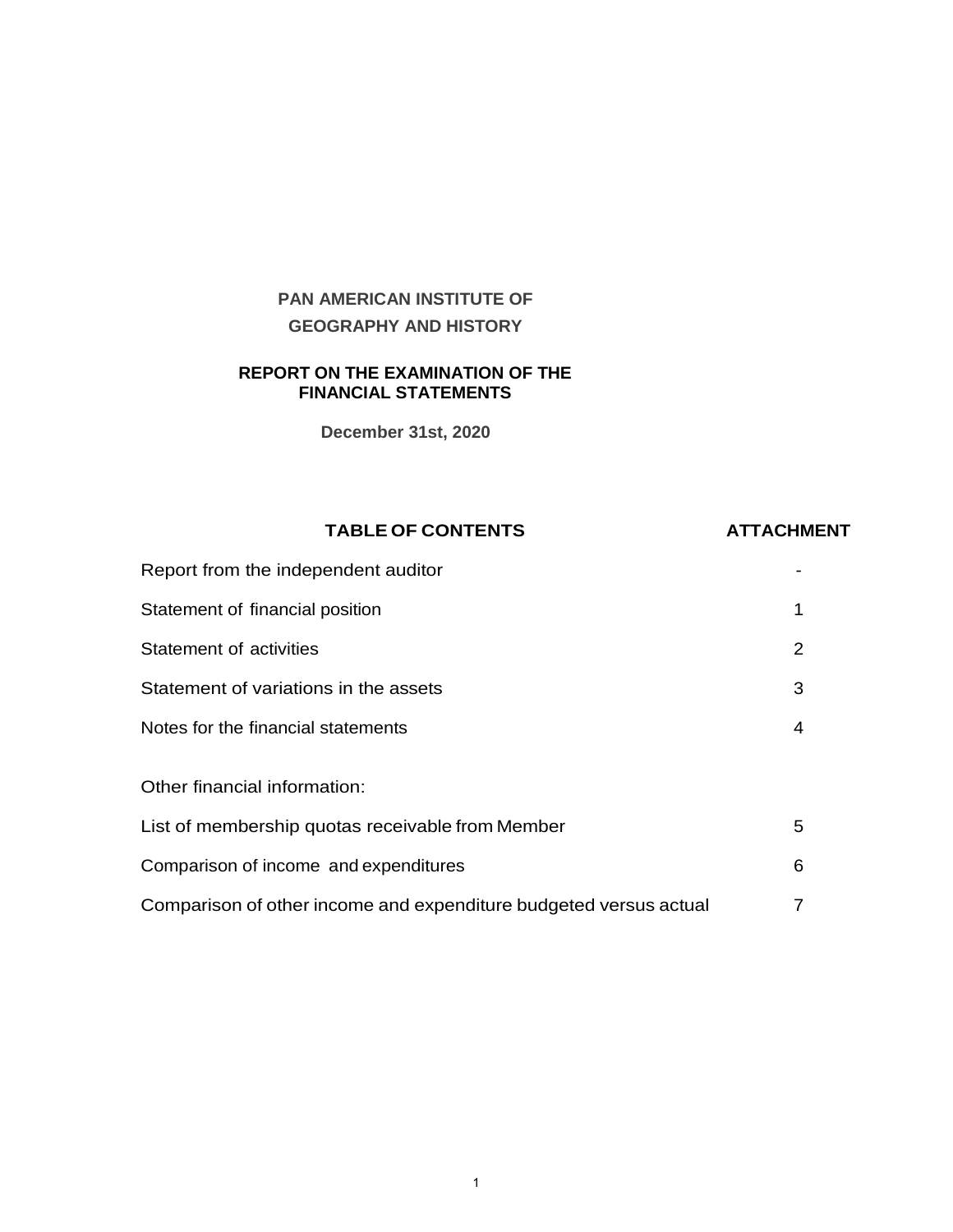#### **Report from the Independent Auditor**

**To the President of Pan American Institute of Geography and History Mr. Israel Sánchez Moreno**

#### *Opinion*

We have audited the financial statements of the **Pan American Institute of Geography and History (the Institute),** covering the status of the financial situation as of December 31<sup>st</sup> in both 2020 and 2019, and the status of activities and of variations in the corresponding assets for the years ending on those dates. There are also the explanatory notes to the financial statements which include a summary of the significant accounting policies. The financial statements have been prepared in accordance with the accounting rules of the PAIGH "Financial Regulations" and, secondarily, in accordance with the Mexican Financial Information Standards.

<span id="page-2-0"></span>**\_\_\_\_\_\_\_\_\_\_\_\_\_\_\_\_\_\_\_\_\_\_\_\_\_\_\_\_\_\_\_\_\_\_\_\_\_\_\_\_\_\_\_\_\_\_\_\_\_\_\_\_\_\_\_\_\_\_\_\_\_\_\_\_\_\_\_\_\_\_\_**

In our opinion, the attached financial statements reasonably present, in all material aspects, the financial situation of the **Pan American Institute of Geography and History** as of December 31st in 2020 and in 2019, also the outcome and the variations in the assets corresponding to the financial years ending on those dates, in accordance with the accounting rules for financial information established in the "Financial Regulations" and, secondarily, in accordance with the Mexican Financial lnformation Standards and also the internal control that the "Secretariat" deems necessary for making it possible to prepare financial statements free from any material misstatement arising from fraud or error.

#### *Basis for the opinion*

We have made our audit in compliance with the Mexican Financial lnformation Standards and the internal control considered by the "Secretariat" necessary to enable the preparation of the financial statements. Our responsibilities, under these standards, are described below in the section *Responsibilities of the Auditor concerning the audited financial statements,* of this report. We are independent from the lnstitute, in compliance with the ethical requirements, contained in the Professional Ethics Code of the Mexican lnstitute of Public Accountants (Professional Ethics Code) and applicable in our audit of financial statements in Mexico. Moreover, we have complied with the other ethical responsibilities in accordance with the Professional Ethics Code. We consider that the evidence of the audit that we have obtained provides a sufficient and appropriate basis for our opinion.

#### *Responsibilities of the "Secretariat" and of those Responsible for the Administration of the lnstitute concerning the financial statements*

The "Secretariat" is responsible for a reasonable preparation and presentation of the financial statements, in accordance with the accounting rules for financial information established in the "Financial Regulations" and, secondarily, in the Mexican Financial lnformation Standards, and also the internal control that the "Secretariat" deems necessary for enabling the preparation of financial statements free from any material deviations arising from fraud or error.

San Guillermo 112 Pedregal de Santa Ursula, mail code 04600, Mexico City, Tel. (55) 5610-8125 www.cpcvma.com.mx e-mail: contacto@ cpcvma.com.mx

\_\_\_\_\_\_\_\_\_\_\_\_\_\_\_\_\_\_\_\_\_\_\_\_\_\_\_\_\_\_\_\_\_\_\_\_\_\_\_\_\_\_\_\_\_\_\_\_\_\_\_\_\_\_\_\_\_\_\_\_\_\_\_\_\_\_\_\_\_\_\_\_\_\_\_\_\_\_\_

**O .S,**

**S. C.**



**V I E R A**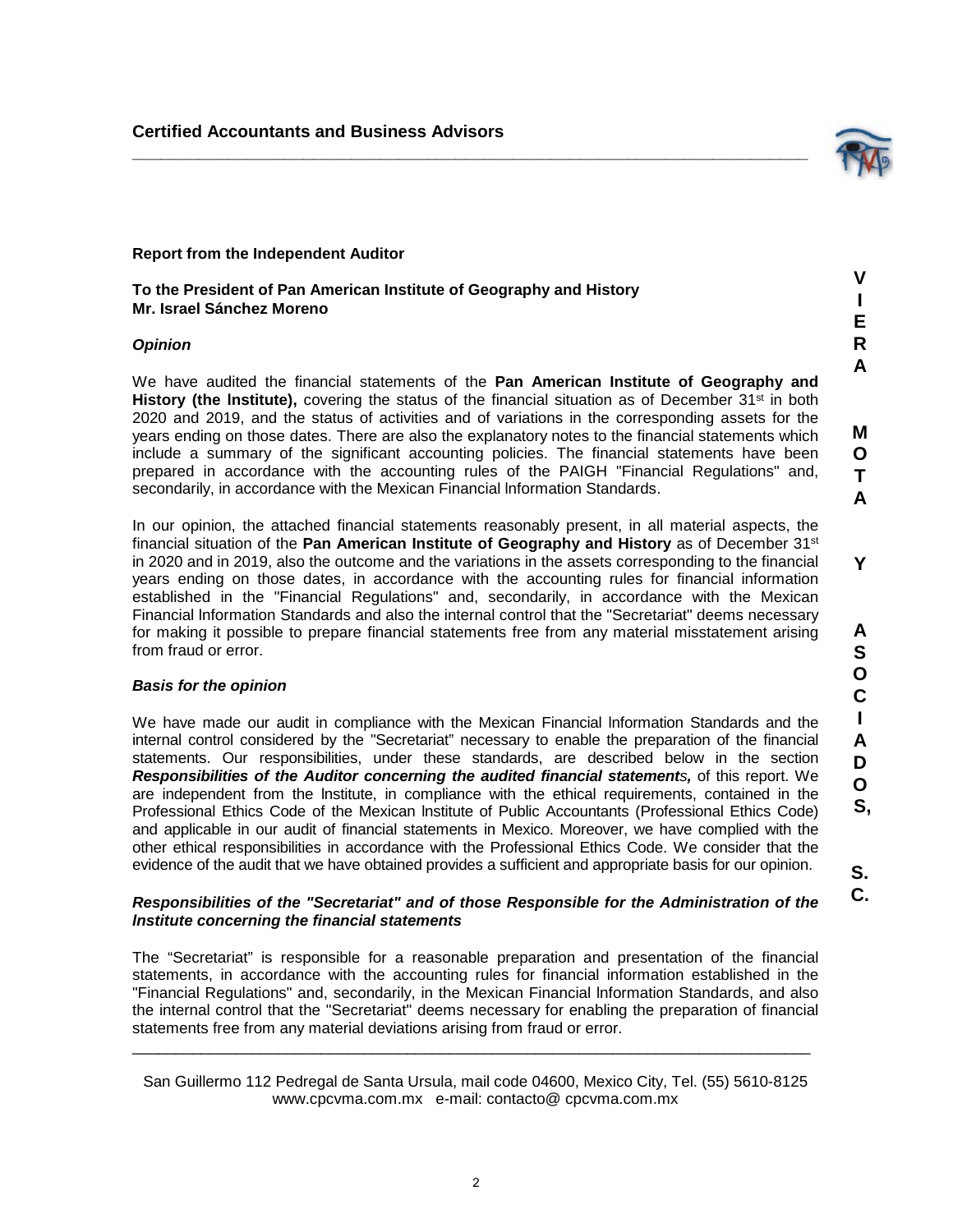

In the preparation of the financial statements, the "Secretariat" is responsible for assessing the capacity of the lnstitute to maintain its assets, to continue as an lnternational Organization and to achieve the purposes for which it was created, disclosing, as applicable, matters relating to its being an active organization and using the accounting principle of a going concern, except in the case of the "Secretariat" intending to dissolve the lnstitute or to cease operations, or when there is no other more realistic alternative.

The head of the "Secretariat" is responsible for the supervision of the financial information process of the lnstitute.

#### *Responsibilities of the Auditor concerning the audit of the financial statements*

**\_\_\_\_\_\_\_\_\_\_\_\_\_\_\_\_\_\_\_\_\_\_\_\_\_\_\_\_\_\_\_\_\_\_\_\_\_\_\_\_\_\_\_\_\_\_\_\_\_\_\_\_\_\_\_\_\_\_\_\_**

Our objectives are to obtain reasonable certainty that the financial statements as a whole are free from material mistakes arising from fraud or error, and to issue an audit report containing our opinion. Reasonable certainty is a high degree of certainty, but this does not guarantee that material mistakes, if any exist, are always detected, even in an audit prepared under the lnternational Auditing Standards. Mistakes can be due to fraud or error and are considered material if, individually or in aggregate form, it could, to a reasonable degree, have been foreseen that they would influence the economic decisions that the users take, on the basis of the financial statements.

As part of an audit in conformity with the accounting rules for financial information established in the "Financial Regulations" and, secondarily, with the Mexican Financial lnformation Standards, and also the internal control that the "Secretariat" deems necessary for enabling the preparation of financial statements, we apply our professional judgment and maintain a professional skepticism during the whole audit process. We also:

- Identified and appraised in the financial statements the risks of material deviation arising from fraud or error, designing and applying audit procedures to deal with such risks and obtain sufficient and appropriate auditing evidence for providing a basis for our opinion. The risk of failing to detect a material deviation due to fraud is higher than in the case of a material inaccuracy due to error, since the fraud may imply collusion, falsification, deliberate omissions, intentionally wrong statements or the evasion of internal controls.
- Gained knowledge about internal controls relevant to the audit in order to design audit procedures that are appropriate in terms of the circumstances and not intended for giving an opinion about the effectiveness of internal control within the Institute.
- Evaluated the appropriateness of the accounting policies applied and the rationality of the accounting estimates and of the corresponding information disclosed by the "Secretariat".
- Reached conclusions about the appropriateness of the use, by the "Secretariat", of the going concern principle in accounting and, with the evidence obtained from the audit, we concluded whether there is or is not any material deviation related to the facts or to conditions that may cause significant doubts about the capacity of the lnstitute to continue as an active Organization. lf we find that there is a material uncertainty, it is necessary for

San Guillermo 112 Pedregal de Santa Ursula, mail code 04600, Mexico City, Tel. (55) 5610-8125 www.cpcvma.com.mx e-mail: contacto@ cpcvma.com.mx

\_\_\_\_\_\_\_\_\_\_\_\_\_\_\_\_\_\_\_\_\_\_\_\_\_\_\_\_\_\_\_\_\_\_\_\_\_\_\_\_\_\_\_\_\_\_\_\_\_\_\_\_\_\_\_\_\_\_\_\_\_\_\_\_\_\_\_\_\_\_\_\_\_\_\_\_\_\_\_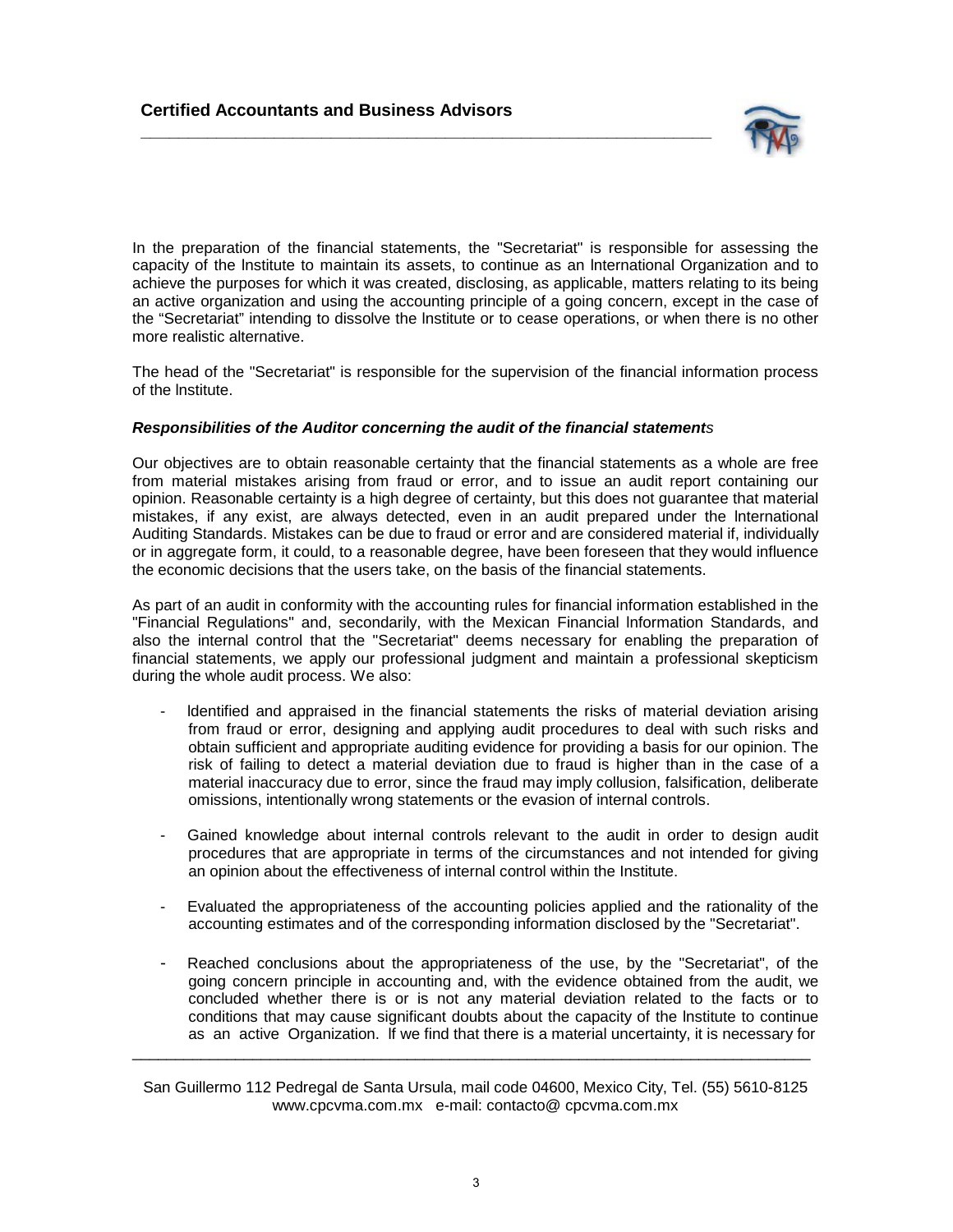**\_\_\_\_\_\_\_\_\_\_\_\_\_\_\_\_\_\_\_\_\_\_\_\_\_\_\_\_\_\_\_\_\_\_\_\_\_\_\_\_\_\_\_\_\_\_\_\_\_\_\_\_\_\_\_\_\_\_\_\_**



us to draw attention in our audit report to the relevant information disclosed in the financial statement or, if such disclosures are not appropriate, that we express a revised opinion. Our findings are based on the evidence obtained in the audit up to the date of our audit report. However, future occurrences or conditions may be cause for the lnstitute to cease being a going concern.

- Assessed comprehensively, the presentation, structure and content of the financial statements, including the information disclosed, and checked if the financial statements portray the transactions and underlying facts in a way that achieves a reasonable presentation.
- Informed the head of the "Secretariat" of the Institute, about the scope and timing of performing the audit and its significant findings, also about any significant deficiency in the internal control identified in the audit process, among other issues.

Yours Vieyra Mota y Asociados, S.C.

*/Signed/* Ricardo Vieyra Gómez Professional ID. 3338022

Mexico City, May 19th, 2021

San Guillermo 112 Pedregal de Santa Ursula, mail code 04600, Mexico City, Tel. (55) 5610-8125 www.cpcvma.com.mx e-mail: contacto@ cpcvma.com.mx

\_\_\_\_\_\_\_\_\_\_\_\_\_\_\_\_\_\_\_\_\_\_\_\_\_\_\_\_\_\_\_\_\_\_\_\_\_\_\_\_\_\_\_\_\_\_\_\_\_\_\_\_\_\_\_\_\_\_\_\_\_\_\_\_\_\_\_\_\_\_\_\_\_\_\_\_\_\_\_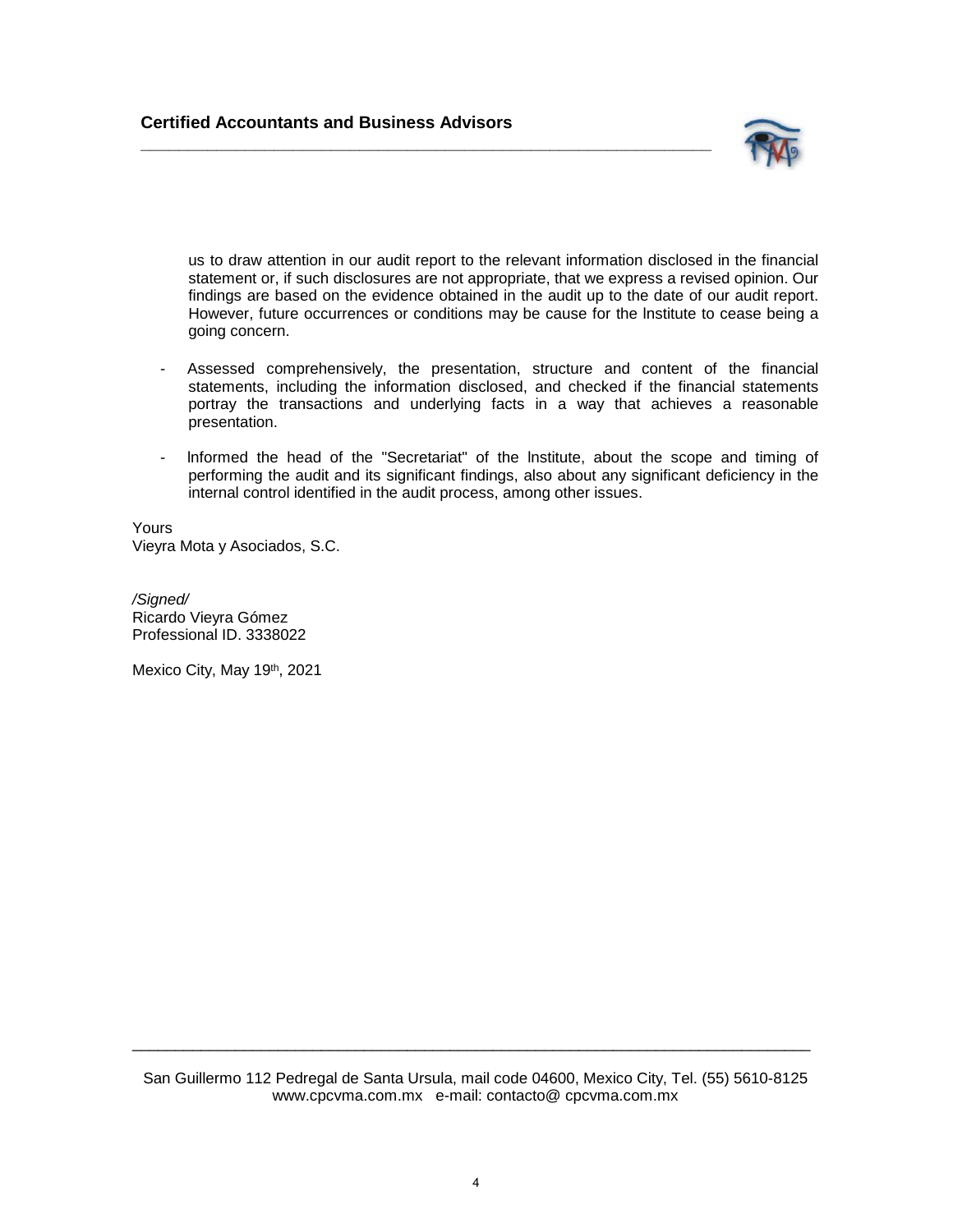#### **Attachment 1**

#### <span id="page-5-0"></span>**PAN AMERICAN INSTITUTE OF GEOGRAPHY AND HISTORY - note 1 STATEMENT OF FINANCIAL POSITION as of December 31st, 2020 and 2019**

**( US Dollars - note 2 )**

| <b>ASSETS</b>                                                                        | 2020                     |     | 2019               | <b>LIABILITIES</b>                                                                                 | 2020                  | 2019                   |
|--------------------------------------------------------------------------------------|--------------------------|-----|--------------------|----------------------------------------------------------------------------------------------------|-----------------------|------------------------|
| <b>CURRENT ASSETS</b><br>Cash and banks (note 2 d)<br>Fixed term deposits (note 2 e) | \$<br>210,390<br>764,316 | \$. | 304,968<br>613,485 | <b>SHORT TERM LIABILITIES</b><br>Sundry creditors (note 8)<br>Payments for future charges (note 9) | \$<br>15,395<br>4,482 | \$<br>15,192<br>10,776 |
| Various debtors (note 6)                                                             | 6,494                    |     | 9,814              | Retirement fund (note 8a)                                                                          | 30,120                | 29,721                 |
| <b>TOTAL CURRENT ASSETS</b>                                                          | 981,200                  |     | 928,267            | <b>TOTAL LIABILITIES</b>                                                                           | 49,997                | 55,689                 |
| <b>NON-CURRENT ASSETS</b>                                                            |                          |     |                    | <b>EQUITY</b>                                                                                      |                       |                        |
| Expenses paid in advance (note 7)                                                    | 125                      |     | 128                | Equity fund (note 2 b)                                                                             | 931,328               | 872,706                |
| <b>TOTAL NON-CURRENT ASSETS</b>                                                      | 125<br>                  |     | 128<br>            | <b>TOTAL EQUITY</b>                                                                                | 931,328               | 872,706                |
| <b>TOTAL ASSETS</b>                                                                  | \$<br>981,325            |     | 928,395            | TOTAL LIABILITIES AND EQUITY                                                                       | 981,325               | 928,395                |

**The accompanying notes are part of this financial statement.**

 **We declare under oath, that the financial statements and their accompanying notes are reasonably correct and are the responsibility of the issuer.** 

> **César Fernando Rodríguez Tomeo Secretary General \_\_\_\_\_\_\_\_\_\_\_\_\_\_\_\_\_\_\_\_\_\_\_\_\_\_\_\_\_\_\_\_\_\_\_\_ \_\_\_\_\_\_\_\_\_\_\_\_\_\_\_\_\_\_\_\_\_\_\_\_\_\_\_\_\_\_\_\_\_\_\_\_\_\_\_**

**Julieta García Castelo Head of Accounting and Finance**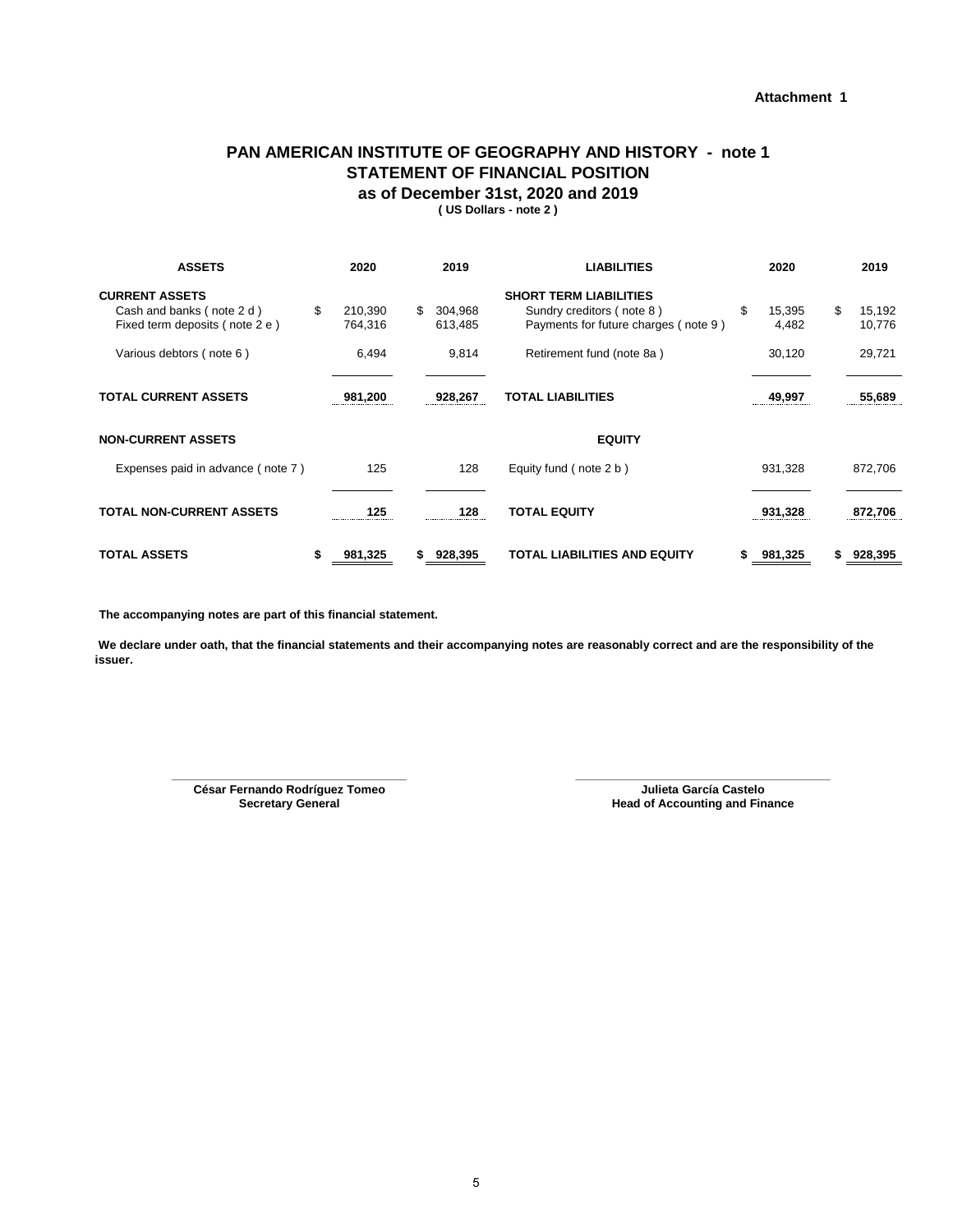#### <span id="page-6-0"></span>**PAN AMERICAN INSTITUTE OF GEOGRAPHY AND HISTORY - note 1 STATEMENT OF ACTIVITIES**

**from January 1st to December 31st, 2020 and 2019**

**( US Dollars - note 2 )**

|                                                                                                                                                    | 2020                                         | 2019                                         |
|----------------------------------------------------------------------------------------------------------------------------------------------------|----------------------------------------------|----------------------------------------------|
| Revenue from quotas (attachment 6)<br>From the financial year<br>From previous financial years (note 2 a)                                          | \$<br>452,311<br>63,777                      | \$<br>421,249<br>46,317                      |
|                                                                                                                                                    | 516,088                                      | 467,566                                      |
| Other income (attachment 7)<br>Interest earned<br>Publications<br>Services to third parties<br>Cooperating partners<br>Sundry                      | 1,769<br>50,867<br>6,261<br>10,689<br>24,777 | 1,667<br>6,077<br>17,364<br>18,183<br>18,674 |
|                                                                                                                                                    | 94,363                                       | 61,965                                       |
| TOTAL INCOME OF THE YEAR                                                                                                                           | \$<br>610,451                                | \$<br>529,531                                |
| Regular Fund Disbursements (attachment 6)<br>Personnel<br>Technical assistance, information, outreach and statutory meetings<br>Operating expenses | 155,490<br>231,203<br>16,319                 | 186,534<br>244,322<br>13,647                 |
| Disbursements of the year being accounted for<br>Expenditures from administrative fund (attachment 7)                                              | 403,012<br>68,353<br>32,694                  | 444,503<br>39,222<br>43,340                  |
|                                                                                                                                                    | 101,047                                      | 82,562                                       |
| TOTAL EXPENDITURES OF THE FINANCIAL YEAR                                                                                                           | 504,059                                      | 527,065                                      |
| <b>REMAINING INCOME AFTER DISBURSEMENTS FROM</b><br>THE GENERAL FUND                                                                               | \$<br>106,392                                | \$<br>2,466                                  |
| Minus: Reserved funds of the annual budget                                                                                                         |                                              | (55, 513)                                    |
| Net remainder from the financial year                                                                                                              | \$<br>106,392                                | \$<br>(53,047)                               |

**The accompanying notes are part of this financial statement.**

**We declare under oath, that the financial statements and their accompanying notes are reasonably correct and are the responsibility of the issuer.**

> **\_\_\_\_\_\_\_\_\_\_\_\_\_\_\_\_\_\_\_\_\_\_\_\_\_\_\_\_\_\_\_\_\_\_\_\_ César Fernando Rodríguez Tomeo**

**Secretary General Head of Accounting and Finance \_\_\_\_\_\_\_\_\_\_\_\_\_\_\_\_\_\_\_\_\_\_\_\_\_\_\_\_\_\_\_\_\_\_\_\_\_\_\_ Julieta García Castelo**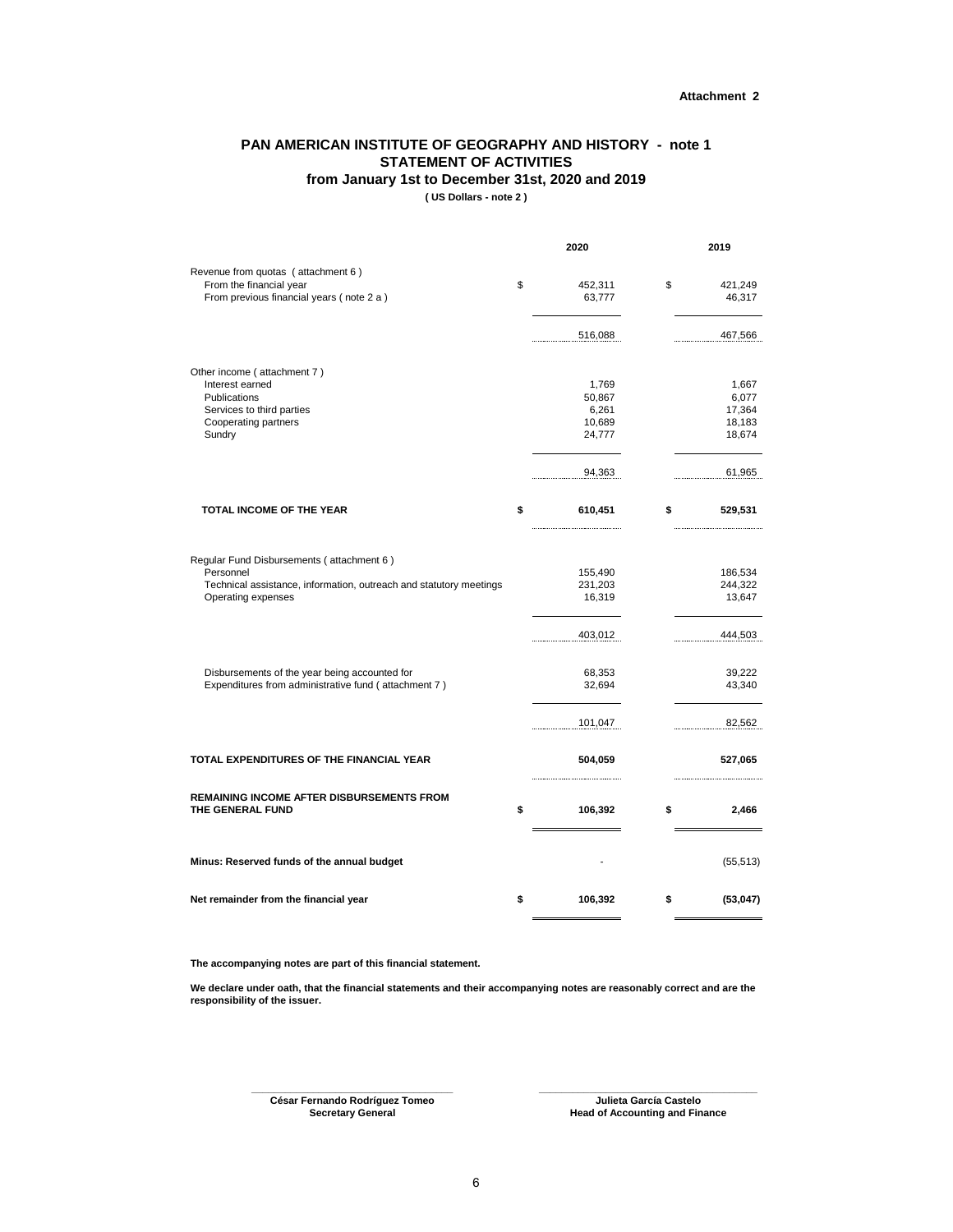#### **PAN AMERICAN INSTITUTE OF GEOGRAPHY AND HISTORY - note 1 STATEMENT OF VARIATIONS IN THE ASSETS ( note 2 b ) Years ended on December 31st of 2020 and 2019**

**( US Dollars - note 2 )**

<span id="page-7-0"></span>

|                                                                                                 | Reserve<br>Fund<br>(note 2 c) | Operating<br><b>Fund</b> | <b>Special</b><br>Fund | <b>Budgeted</b><br>Reserve<br>Fund | <b>Total</b>           |
|-------------------------------------------------------------------------------------------------|-------------------------------|--------------------------|------------------------|------------------------------------|------------------------|
| Assets as of December 31st, 2018                                                                | \$<br>18,401                  | 196,848                  | 668,961                | 38,036 \$                          | 922,246                |
| 2019<br>Minus:                                                                                  |                               |                          |                        |                                    |                        |
| Expenses due to changing transport vehicle                                                      |                               |                          | (12,000)               |                                    | (12,000)               |
| Expenses of the 91st Meeting of the Authorities                                                 |                               |                          | (7, 100)               |                                    | (7, 100)               |
| Expenses for purchase of computer equipment                                                     |                               |                          | (4,674)                | (25, 167)                          | (4,674)                |
| Expenses financed by the funds<br>Balance from 2018 reserve fund transferred to equity<br>Plus: |                               |                          | (3,065)                | (10, 869)                          | (28, 232)<br>(10, 869) |
| Surplus 2018                                                                                    |                               |                          | 10,869                 |                                    | 10,869                 |
| Distribution of the surplus of the financial year                                               |                               |                          | 2,466                  |                                    | 2,466                  |
| Funds not used during the period                                                                |                               |                          |                        |                                    |                        |
| Assets as of December 31st, 2019                                                                | \$<br>18,401 \$               | 196,848 \$               | 655,457 \$             | $2,000$ \$                         | 872,706                |
| 2020<br>Minus:                                                                                  |                               |                          |                        |                                    |                        |
| Expenses financed by the funds                                                                  |                               |                          |                        | (2,000)                            | (2,000)                |
| Remainder of the 2019 reserved fund                                                             |                               |                          | 9,518                  |                                    | 9,518                  |
| Funds used during the period                                                                    |                               |                          | (55, 513)              |                                    | (55, 513)              |
| Excess, left over from projects                                                                 |                               |                          | 225                    |                                    | 225                    |
| Distribution of the surplus of the financial year                                               |                               |                          | 106,392                |                                    | 106,392                |
| Assets as of December 31st, 2020                                                                | 18,401<br>\$                  | \$<br>196,848            | \$<br>716,079          |                                    | \$<br>931,328          |

**We declare under oath, that the financial statements and their accompanying notes are reasonably correct and are the responsibility of the issuer.**

**Secretary General \_\_\_\_\_\_\_\_\_\_\_\_\_\_\_\_\_\_\_\_\_\_\_\_\_\_\_\_\_\_\_\_\_\_\_\_ César Fernando Rodríguez Tomeo** **\_\_\_\_\_\_\_\_\_\_\_\_\_\_\_\_\_\_\_\_\_\_\_\_\_\_\_\_\_\_\_\_\_\_\_\_\_\_\_ Julieta García Castelo Head of Accounting and Finance**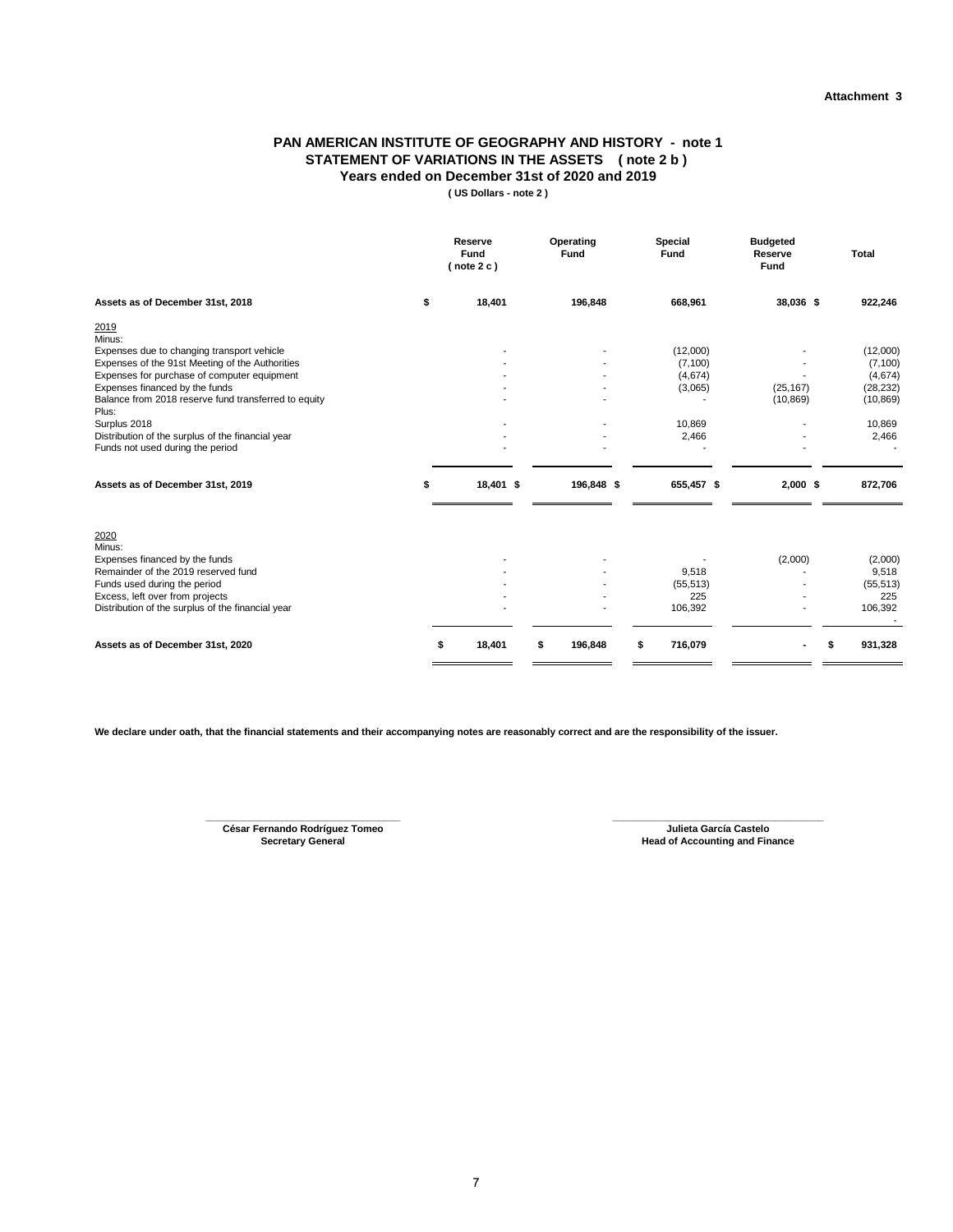#### **Attachment 4**

<span id="page-8-0"></span>**PAN AMERICAN INSTITUTE OF GEOGRAPHY AND HISTORY (PAIGH) Notes for the Financial Statements December 31st, 2020 (US Dollars)** 

#### **1. BACKGROUND AND PURPOSES**

The PAIGH was created on February 7th, 1928 during the VI American Conference organized by the Ministers of the American States in Havana, Cuba; and at the request of the Mexican Government, Mexico City was made the headquarters of the PAIGH.

The President of the Mexican Republic, Pascual Ortiz Rubio, by means of a decree dated May 3rd, 1930, made available to the American Nations the building that is being used as of today.

The use of the building as the offices of the lnstitute was confirmed by the Agreement about the Headquarters between the Government of the United Mexican States and PAIGH, dated May 15, 1980, signed by President José López Portillo.

In 1949, PAIGH signed an agreement with the council of the Organization of American States (OAS), by which it became the first specialized organism of the latter. This agreement was amended and signed in the City of Washington, DC, on May 6th, 1974 and is still in force.

At the 21st General Assembly of the PAIGH held on October  $25<sup>th</sup> - 27th$ , 2017, in the City of Panama, Panama, it was agreed to select the authorities who will hold their positions until the 22nd General Assembly, as follows:

| President                                                | Mr. Israel Sánchez           | Panama        |
|----------------------------------------------------------|------------------------------|---------------|
| <b>Vice President</b>                                    | Mrs. Alejandra Coll          | Chile         |
| <b>Secretary General</b>                                 | Mr. César Rodríguez T.       | Uruguay       |
| President of the Cartography Commission                  | Mr. Max Lobo                 | Costa Rica    |
| President of<br>Vice<br>Cartography<br>the<br>Commission | Mr. Álvaro Álvarez           | Costa Rica    |
| President of the Geography Commission                    | Dr. Patricia Solís           | <b>U.S.A.</b> |
| President of<br>Vice<br>the<br>Geography                 | Mrs. Jean W. Parcher         | U.S.A.        |
| Commission                                               |                              |               |
| President of the History Commission                      | Dr. Patricia Galeana         | Mexico        |
| Vice President of the History Commission                 | Mr. Rubén Ruiz               | Mexico        |
| President of the Geophysics Commission                   | Dr. Mario Ruiz               | Ecuador       |
| President<br>Vice<br>of<br>Geophysics<br>the             | Patricia<br>Alexandra<br>Dr. | Ecuador       |
| Commission                                               | Alvarado                     |               |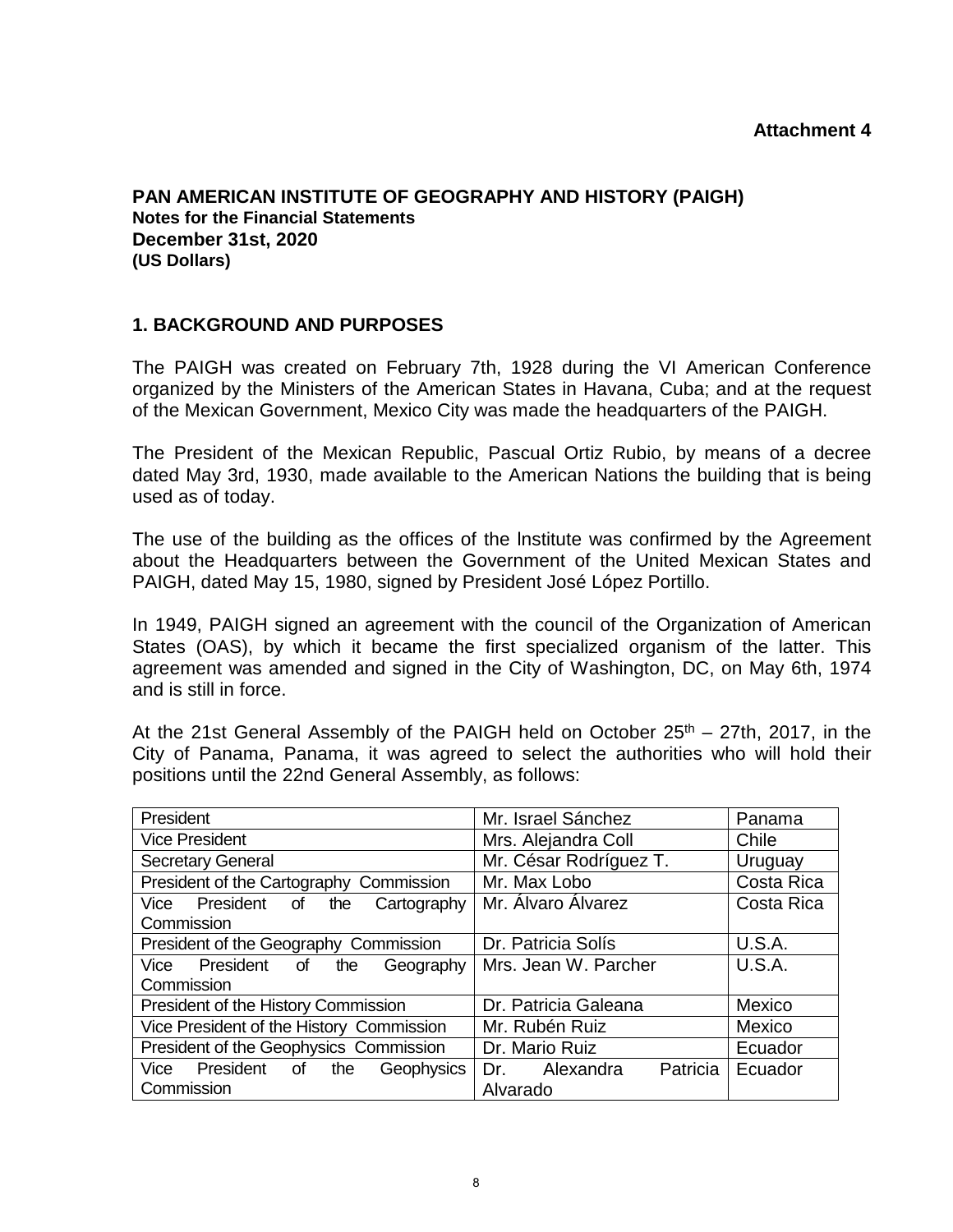The goals of the PAIGH are:

To encourage, coordinate and make widely known the mapping, geographic, geophysical and history studies, also those involving related sciences, that are of interest for America.

To promote and carry out studies and training in these disciplines.

To promote cooperation between the institutes for these disciplines in America, also with the relevant international organizations.

#### **2. MAIN ACCOUNTING POLICIES**

The financial statements were drafted on the basis of charges and payments actually made, in order to record the income and expenditures that the operations determine.

The accounting information, also the records and financial statements issued, are prepared by using as currency the United States dollar (as of December 31st, 2020, with \$20.07 Mexican pesos to the dollar).

#### **a) Income from membership quotas**

The item of income from membership quotas is the primary source from which the PAIGH obtains funds. In 2020, the recovery of quota payments corresponding to previous financial years amounted to US\$ 63,777 dollars. There is a delay in the payment of these quotas; as of the end of the financial year this amounts to US\$ 927,861. This amount includes US\$ 195,623 from the year 2020 and US\$ 732,238 from previous years. In total, this has gone up by 16.56% compared with the previous financial year.

As is indicated by Articles 27, 28 and 29 of the Financial Rules of the Organization:

Article 27. "The Secretary General is authorized to take the necessary steps towards obtaining the payment of quotas in arrears, from the Member States, and to propose to the Directing Council the draft agreement that has been studied in mutual agreement with the Officials of the Member State in debt."

Article 28. "Member State that on the date of submission of nominations are current in the payment of their quotas or pending payment of up to one quota shall be entitled to have their nationals elected for a position an Officer of the PAIGH."

Article 29. "The Member States which have not covered their contributions for more than five periods, shall not have the right to vote at the meetings of the Institute. Likewise, they shall loose the right for their projects to be approved as well as other benefits".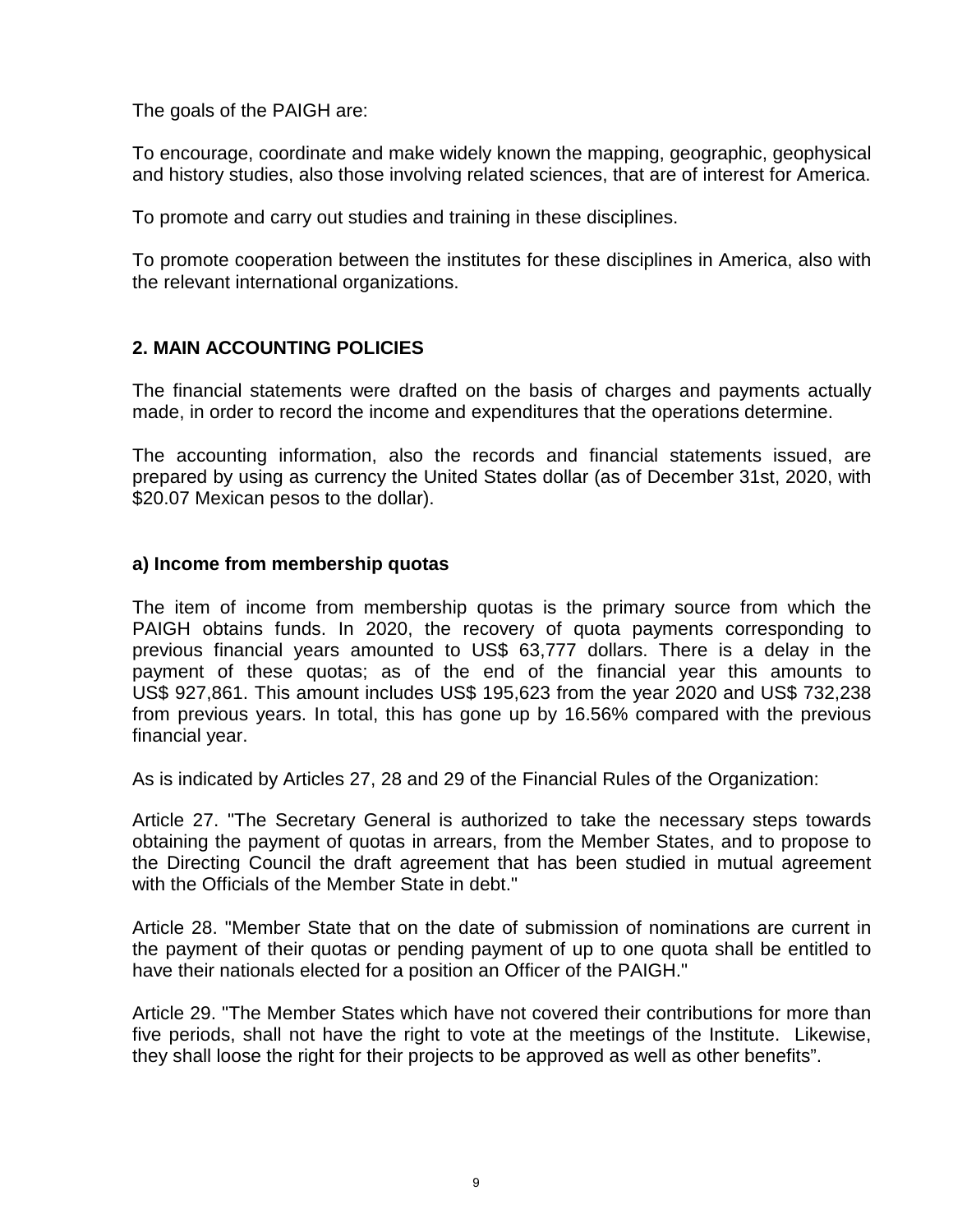# **b) Equity**

In total, an increase of 6.72% (US\$ 58,622) in relation to the amount previously present in the year 2019 has been evident; this is mainly because the result of the financial year was positive, due to the fact that there no funds were put into reserve, the statutory meetings were held via virtual media and the operational expenses were reduced. Changes reflected in the situation of the equity of the PAIGH during the financial year under review are shown in Attachment 3.

"José Toribio Medina" Bibliographic Resource of the PAIGH

Based on the written statement issued by the Secretariat for Foreign Relations of the United Mexican States on March 20th, 1997, point number 1 states that: ''The Mexican Government, through the National Anthropology and History School (in Spanish, ENAH), will undertake the management of the "José Toribio Medina " Bibliographic Resource of the PAIGH, consisting of:

- a) Library collections and books.
- b) Library of Collections, journal series and library of magazines and newspapers

In accordance with the loan agreement signed on August 30th, 2002 by the authorities of the PAIGH, of the National Anthropology and History Institute (in Spanish, INAH), and of the National Anthropology and History School (ENAH), the Bibliographic Resource was delivered to the ENAH, for which it is preparing an inventory for the purpose of safeguarding the whole of it.

Under this loan agreement, the use and management of the "José Toribio Medina" Bibliographic Resource of the PAIGH was granted free of charge and for an undefined period.

The resource handed over initially consisted of 184,412 periodic publications, 34,089 books and 4,590 special materials, making 223,091 volumes in total.

Subsequently, further deliveries of material have been made, so that, as of December 31st, 2020, it makes up a total resource of 233,106 volumes, among which there are periodical publications, books, special materials and compact discs.

The delivery under the loan agreement, for the use and management of this resource, has as its only purpose that of managing it and making it available for consultation by the general public at the library of the ENAH. Consequently, the PAIGH has responsibility for checking compliance with this concept and for verifying that the Bibliographic Resource is preserved in good condition.

Within the program of auditing work, a visit to the premises of the ENAH is made regularly to directly check the control and use that is made of the bibliographic archive. In relation to the situation arising from the COVID-19 pandemic in Mexico City, it was not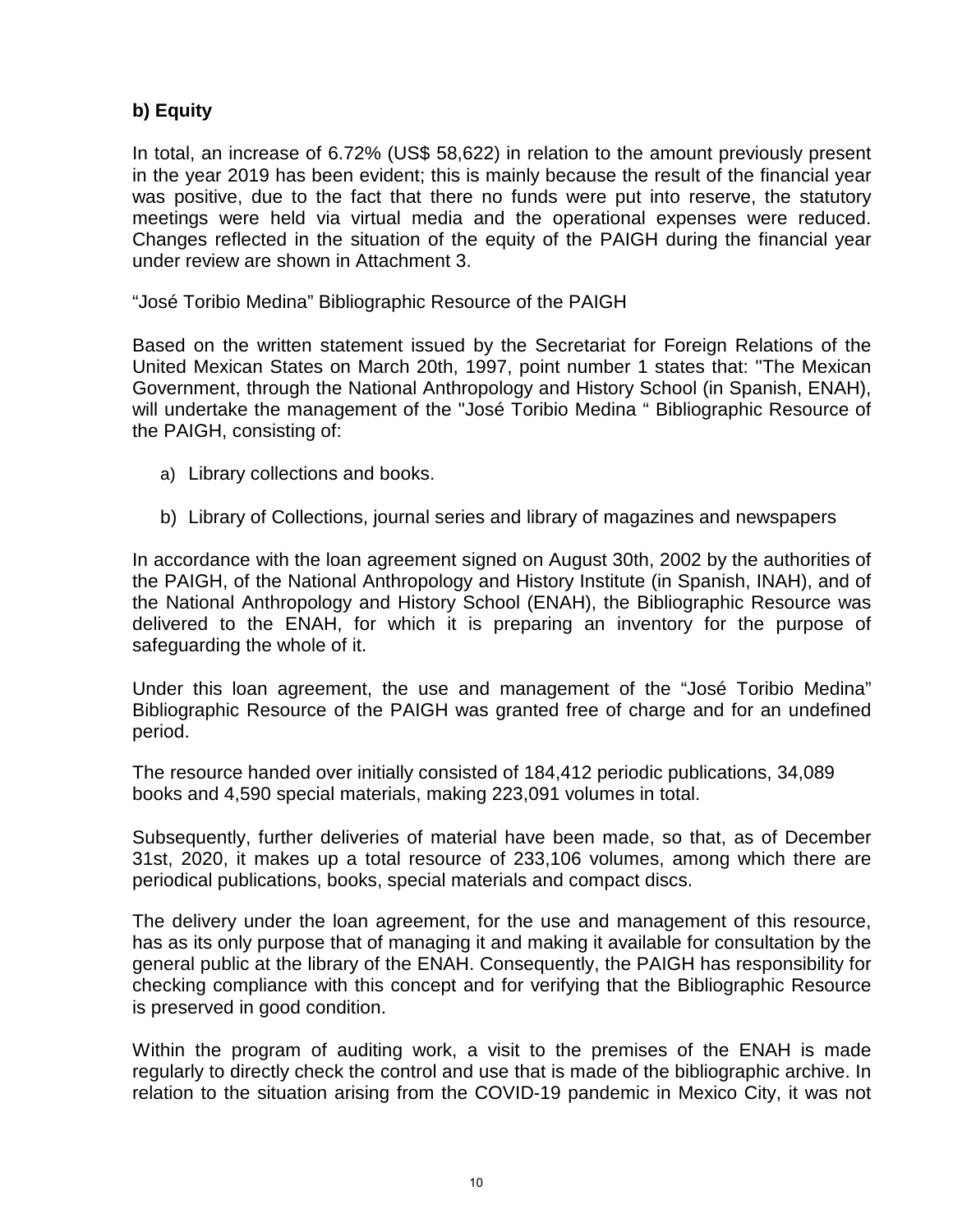possible to carry out this visit, which can be rescheduled when circumstances allow it. It should be pointed out that, as of the end of the 2020 financial year, the valuation of this bibliographic archive is not available because the cost of that appraisal is not considered feasible.

#### **c) Reserve fund**

As stated in Article 42 of the Financial Regulations of the PAIGH, "The Reserve Fund is constituted to confront any severance payments that may have to be made to the staff of the General Secretariat who no longer work at the lnstitute. The total of this fund shall be determined by the approximate sum of these payments."

As of December 31st, 2020, the money in the reserve fund for covering payments under this concept amounted to US\$ 18,401.

#### **lndemnities for terminations**

In accordance with the Federal Labor Law of the Mexican Republic, the PAIGH is liable to pay indemnities to those employees that are dismissed without justifiable cause.

#### **Seniority bonus**

In accordance with the Federal Labor Law, PAIGH staff with 15 years or more of service are entitled, at the time of their termination, to a compensation equivalent to 12 days of wages for each year of service (this salary may not exceed an amount that is twice the general minimum wage of the geographic area, in force at the date of separation).

Employees dismissed without due cause or because of death are entitled to a seniority bonus determined by the number of years that they have worked for the PAIGH, even when these are less than the 15 years of service established by Law.

#### **d) Temporary investments**

The cash and temporary investments shown in the financial statements at the end of the financial year were obtained by using the exchange rate of the last day of each month published by the Bank of Mexico and published in the Official Bulletin of the Federation.

| <b>Bank</b>                     | Acct. No.   | Type                        | Currency       | Amount<br><b>US\$ 2020</b> | Amount<br><b>US\$ 2019</b> |
|---------------------------------|-------------|-----------------------------|----------------|----------------------------|----------------------------|
| <b>OAS Federal Credit Union</b> | 7171-0      | Savings account             | <b>Dollars</b> | 92,793<br>S.               | \$241,870                  |
| Inbursa, S.A.                   | 15001970027 | Company account             | <b>Dollars</b> | 8,521                      | 11,671                     |
| Inbursa, S.A.                   | 15001970019 | Company account             | Pesos          | 30,155                     | 29,928                     |
| <b>HSBC Mexico, SA</b>          | 00199153132 | Master account              | Pesos          | 1,014                      | 265                        |
| <b>HSBC Mexico, SA</b>          | 00199305252 | Special account             | <b>Dollars</b> | 77,534                     | 18,680                     |
|                                 |             | Subtotal - Banks            |                | \$210,017                  | \$302,414                  |
| Cash                            |             |                             |                | 373                        | 2.554                      |
|                                 |             | <b>Total Banks and Cash</b> |                | \$210.390                  | \$304,968                  |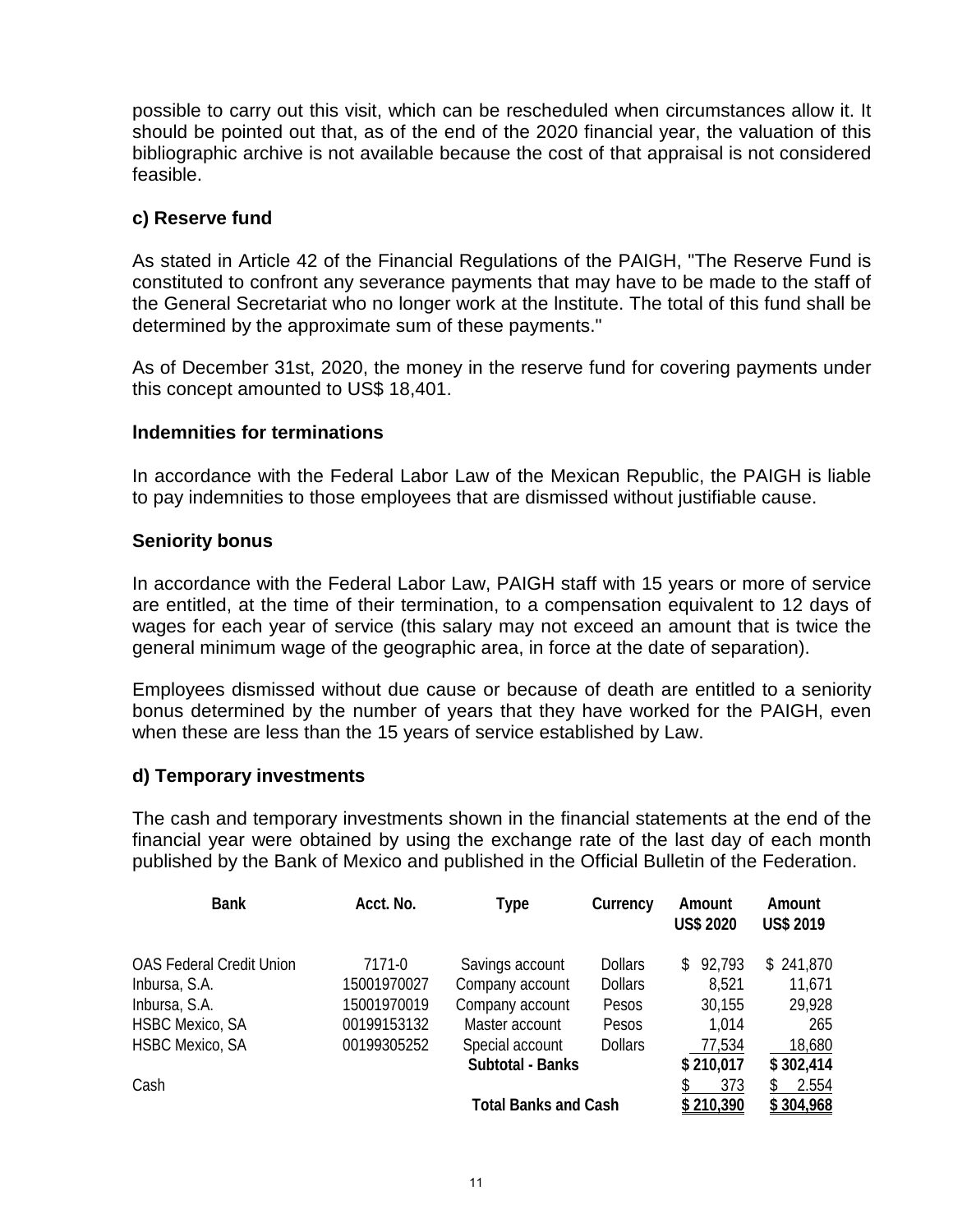# **e) Fixed term deposits**

These are represented by the following instruments:

| Bank                            | Acct. No. | Туре       | Currency       | Amount<br><b>US\$ 2020</b> | Amount<br><b>US\$ 2019</b> |
|---------------------------------|-----------|------------|----------------|----------------------------|----------------------------|
| <b>OAS Federal Credit Union</b> | 7171      | Fixed term | <b>Dollars</b> | \$764.316                  | \$613.485                  |

With OAS Federal Credit Union, the institute has 5 fixed-term certificates that expire and renew at three-month intervals. It should be pointed out that there has been an increase of 24.58% compared to the previous financial year:

|              | <b>Amount US\$</b> | Expiry/renewal date |
|--------------|--------------------|---------------------|
|              | 100,502            | January 2021        |
|              | 102,276            | January 2021        |
|              | 100,000            | February 2021       |
|              | 261,336            | March 2021          |
|              | 200,202            | <b>July 2021</b>    |
| <b>Total</b> | 764,316            |                     |

#### **3. TAX SITUATION**

The tax situation of PAIGH is based on the Convention on the Privileges and lmmunities of the United Nations which, among other provisions, establishes the guidelines for the actions of Diplomatic Representations, as set forth by Article II concerning Property, Funds and Assets. Section seven of the above-mentioned article states that "the United Nations, its assets, income and other property shall be:

a) Exempt from all direct taxes; it is understood, however, that the United Nations will not claim exemption from taxes which are, in fact, no more than charges for public utility services".

Concerning the tax regulations for the PAIGH office (Mexico), the Federal Tax Code, in section V of the 1998 Transitory Provisions, establishes the "Tax Benefits and Exemptions for Diplomatic and Consular Missions" which, concerning this issue, states: "Diplomatic and consular missions, as well as career diplomats and consular agents, duly accredited with the Mexican Government will be granted tax benefits and exemptions in conformance with the international treaties of which Mexico is a part, or to the extent that there is reciprocity. The Public Finance and Credit Secretariat will issue rules of a general nature to regulate the amounts, time intervals, and conditions for applying these benefits and exemptions, as well as the tax refunds that may be warranted".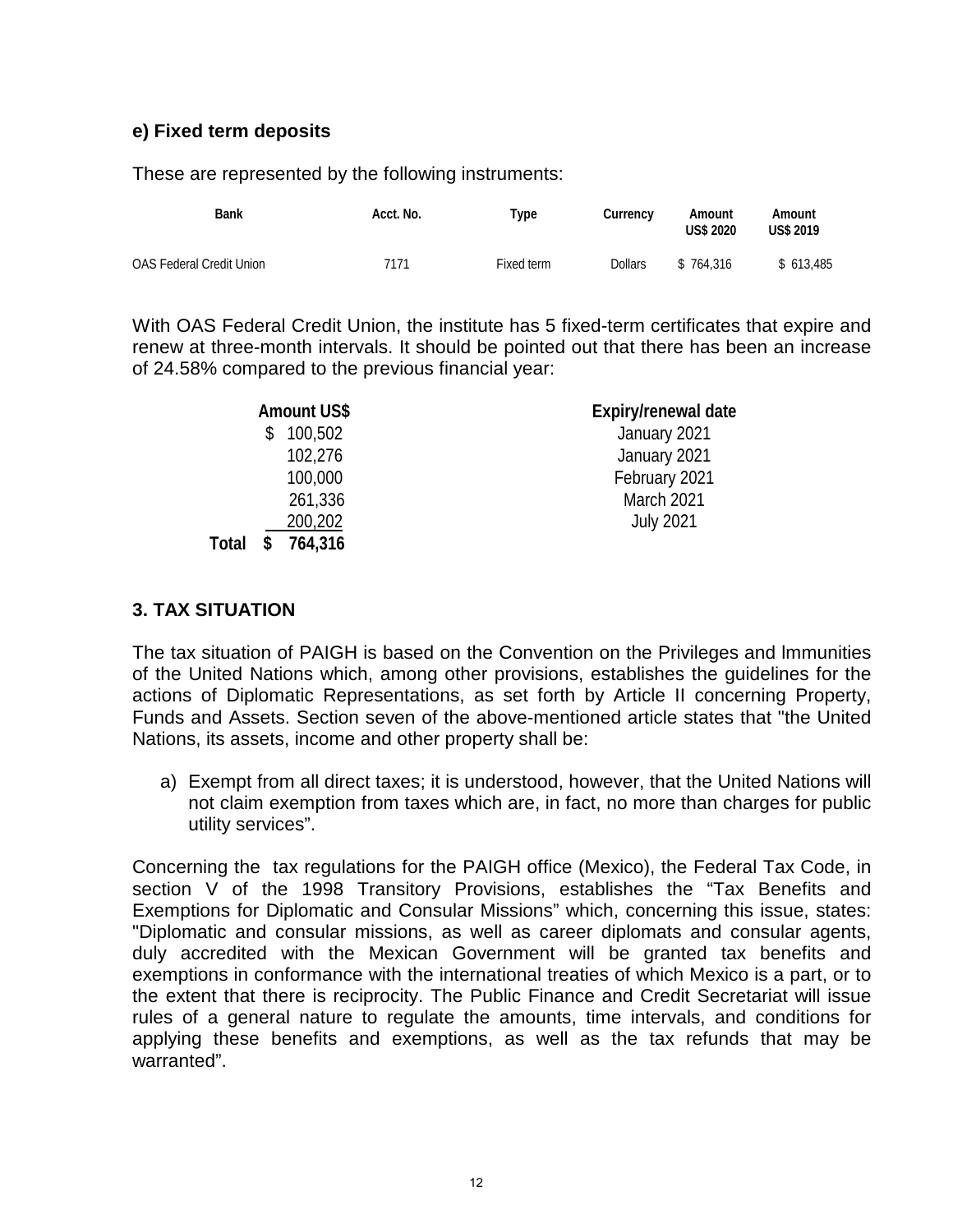Article 104 of the Charter of the United Nations establishes that "The Organization shall enjoy in the territory of each of its Members such legal capacity as is necessary for the exercise of its functions and the fulfillment of its purposes."

Article 105 of the above-mentioned charter establishes that "The Organization shall enjoy in the territory of each of its Members such privileges and immunities as are necessary for the fulfillment of its purposes", and that the members of the UN organization and their representatives shall similarly enjoy such privileges and immunities as are necessary for the independent exercise of their functions in relation to the Organization."

# **4. PUBLICATIONS STORE**

The storage facility contains publications from multiple years - published by PAIGH - and used for purposes of publicity, distribution and sale.

The inventory as of December 31st, 2019, adds up to the amount of 4,762 items (including periodical and occasional publications) and has not been recorded within the accounting process. The foregoing is only for information purposes and is not part of the audited financial statements.

It should be pointed out that, during last year, the amount dropped from 12,266 items to 4,762, falling by 61.18% (7,504 items), mainly because the exchange is, mainly, through electronic media and the publications are on line.

# **5. FIXED ASSETS**

The most recent valuation of the inventory of fixed assets was made on February 1st, 2018; the figures obtained from this valuation have been used to update the figures from that date up to the end of the financial year 2020, taking into consideration the corresponding purchases and discharges, as well as the appropriate depreciation.

The current procedure for recording fixed assets acquired from 1995 to the end of 2020, is to directly apply them to the expenses of the period.

#### **6. VARIOUS DEBTORS**

The balance as of the 31st of December, 2020 of USD 6,494 is made up mainly of the costs of airfares open to various destinations, amounting to US\$ 5,328, that were bought so that the President, Vice-President and the Commission Presidents could attend the 93<sup>rd</sup> Meeting of PAIGH Authorities (Mexico, 2020).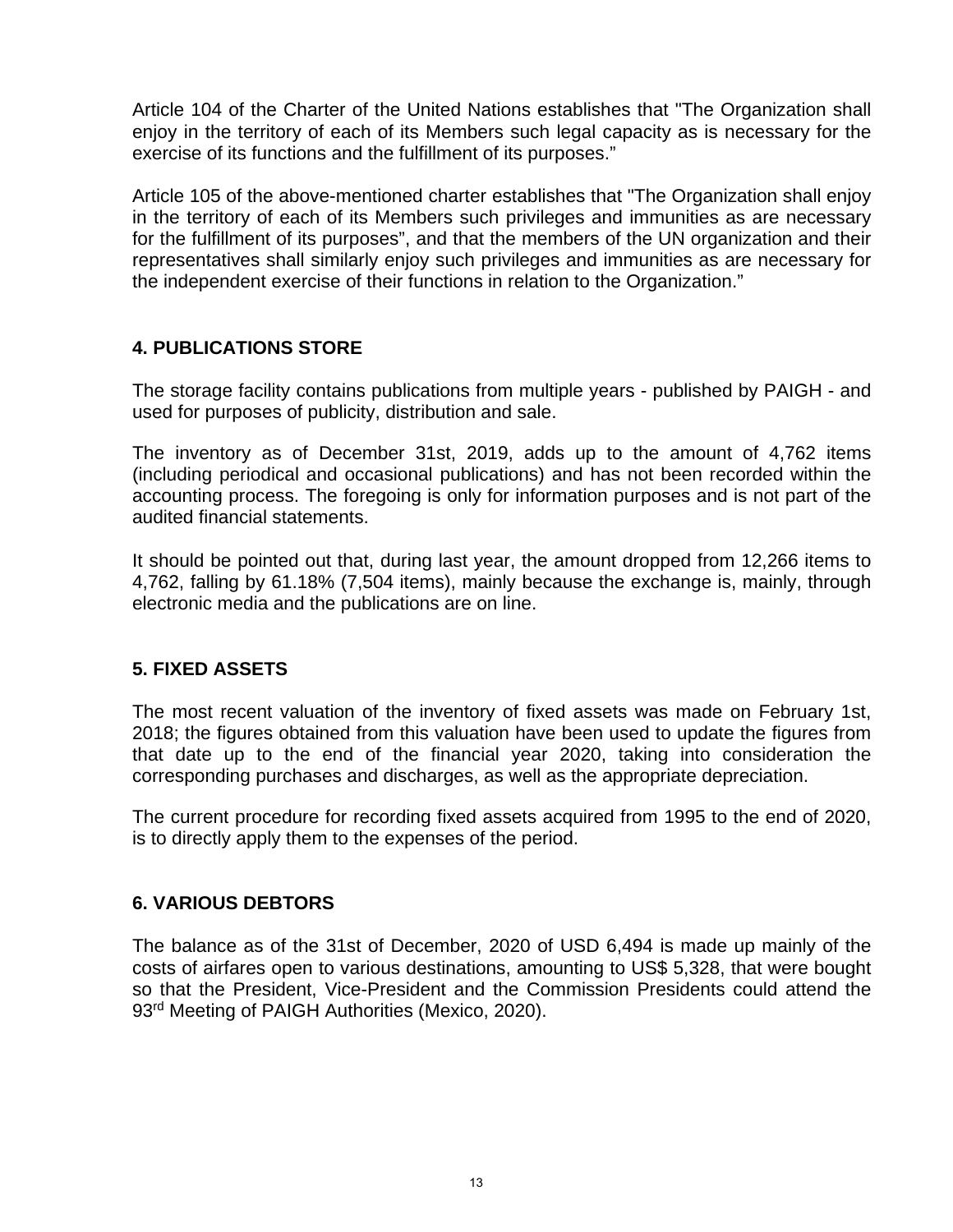# **7. EXPENSES PAID IN ADVANCE**

The balance of the account (US\$ 125) is made up of the guarantee deposit paid to "Estación de Servicio Observatorio, S.A." (fuel supplier).

# **8. VARIOUS CREDITORS**

The balance of the account is comprised of the following:

| Various creditors                              | 2020           | 2019        |
|------------------------------------------------|----------------|-------------|
| 6th CAF - PAIGH Agreement                      | \$<br>$\theta$ | 1,500<br>S. |
| 7th CAF - PAIGH Agreement                      |                | 4,443       |
| National Geographic Information Center (CNIG)  | 7,633          | 5,493       |
| Project funds                                  | 3,552          |             |
| IMSS (Social Security) and "Infonavit" charges | 3,497          | 3,549       |
| <b>Operational Expenses</b>                    | 52             |             |
| <b>Publications</b>                            | 625            | $\Omega$    |
| Retirement fund interest                       | 36             | 207         |
| Total                                          | 15,395         | 15,192      |

The last CAF-PAIGH agreement was the 7th; from 2020 onwards this income will no longer be available.

There are two airline fares open to various destinations for the CNIG; initially these were purchased for the purpose of two of its members to attend the 49th Meeting of the Directing Council, which was finally run in virtual media due to the social movement that occurred in Chile, (2019), where the meeting was to be hosted.

Every month, funds are assigned to the quotas for paying the social and accomodation insurance (IMSS and Infonavit) of the employees of the General Secretariat.

#### **a) Retirement fund**

Currently, only one employee has a retirement fund, in accordance with her employment contract, and this will be provided when she ceases to give service to this Institute. The figure, as of the 31st of December 2020, amounts to US\$ 30,120.

# **9. PAYMENTS ON ACCOUNT FOR FUTURE QUOTAS**

This item includes the membership quotas paid in advance, as indicated below: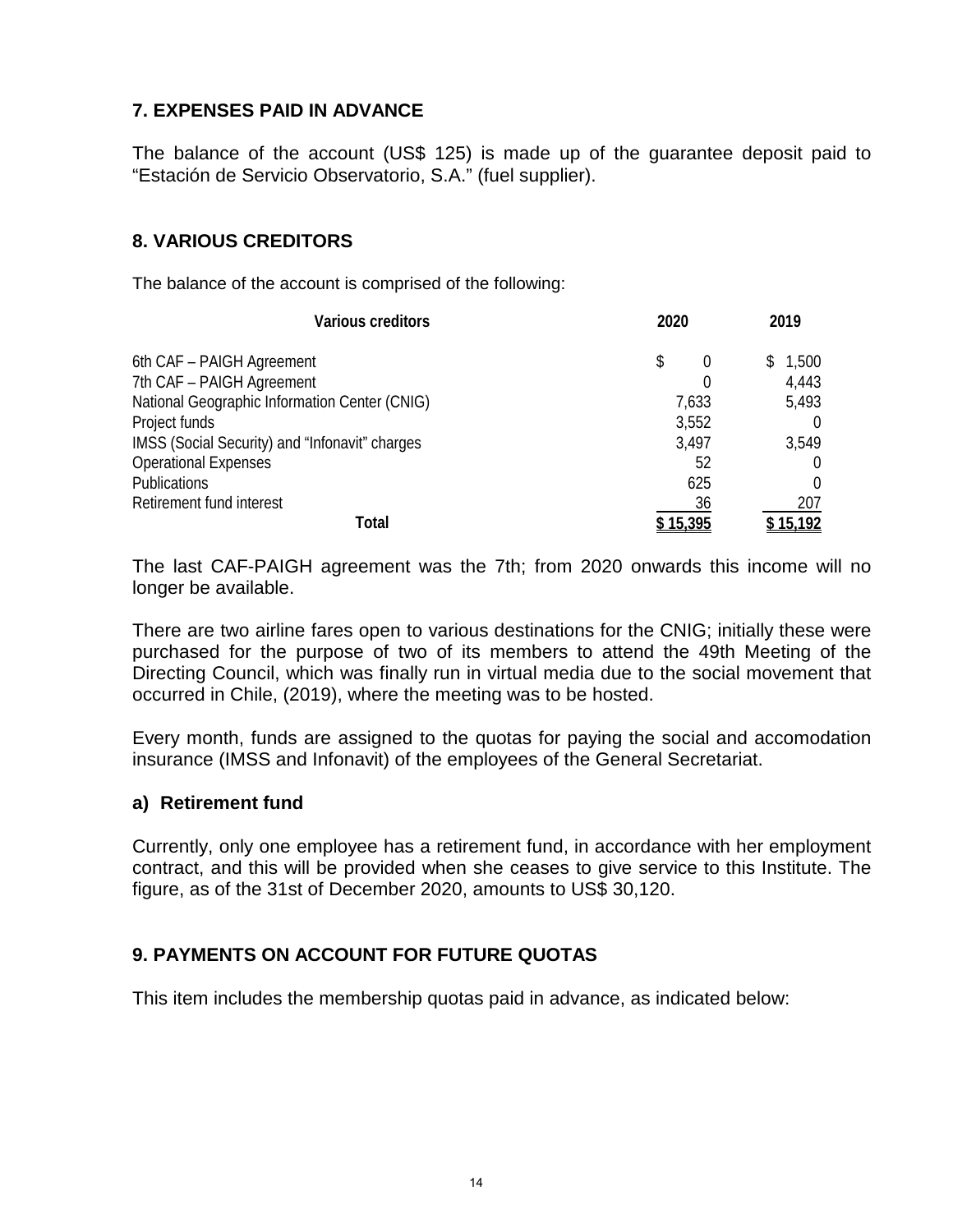| <b>Member States</b> |   | 2020  | 2019 |        |
|----------------------|---|-------|------|--------|
| Costa Rica           |   | 488   | \$   |        |
| Ecuador              |   | 12    |      |        |
| Haiti                |   | 3.982 |      | 10,776 |
| Total                | S |       |      |        |

#### **10. EQUITY FUNDS**

At the end of the financial year this item comprised the following:

| Account                     | 2020    | 2019      |
|-----------------------------|---------|-----------|
| Reserve fund                | 18,401  | 18,401    |
| Operating fund              | 196,848 | 196,848   |
| Reserve budget fund         |         | 2,000     |
| Special fund                | 609,687 | 652,991   |
| Surplus from financial year | 106,392 | 2,466     |
| Total                       | 931,328 | \$872,706 |

Operating Fund.- Article 44 of the Financial Regulations states the following:

"The Operating Fund was set up with the intention of responding to budgetary contingencies of the lnstitute. The amount of this fund may not exceed 35% of the amount in the Regular Fund of that year."

| Detail       | Amount    | Amount of the<br><b>Operating Fund</b> |
|--------------|-----------|----------------------------------------|
| Regular fund | \$647,934 | \$196,848                              |

Special Fund.- This is governed by Article 41 of the PAIGH Financial Rules of Procedure "The Special Fund is made up of any surplus income received from quota payments, which exceeds the Regular Fund and shall be utilized for the special projects approved by the Directing Council or General Assembly. The Secretary General is authorized to deduct up to 5% from each project within the special projects fund for administrative expenses". As of December 31<sup>st</sup>, 2020, this fund amounts to US\$ 609,687.

Taking into account the trends in the payment of the membership quotas and the effects upon the economy of the Member States derived from the sanitary emergency caused by the COVID-19 pandemic, it is recommended that the resources of the Special fund be managed carefully, as this fund supports the management and the operations of the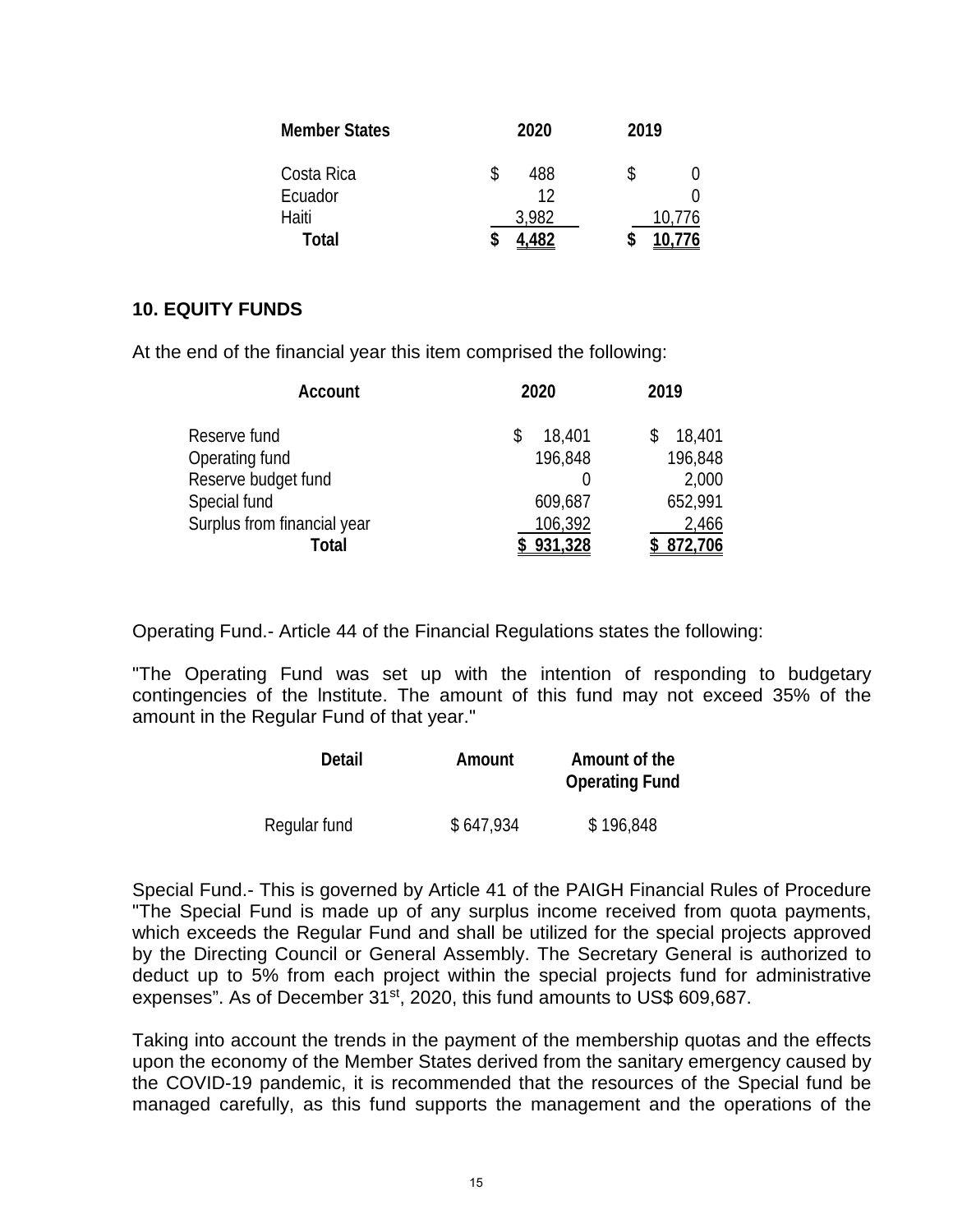General Secretariat during the subsequent financial years in which there may be a low rate of income into the Regular fund.

# **11. RESPONSIBILITY FOR THE FINANCIALINFORMATION**

The financial statements have been approved for issue on May 18th, 2021, by Mr. César Fernando Rodríguez Tomeo, Secretary General and Mrs. Julieta García Castelo, who is responsible for the financial information, and are subject to approval by the Directing Council of the lnstitute.

**We declare under oath, that the financial statements and their accompanying notes are reasonably correct and are the responsibility of those who issue them.**

**César Fernando Rodríguez Tomeo Julieta García Castelo**

**\_\_\_\_\_\_\_\_\_\_\_\_\_\_\_\_\_\_\_\_\_\_\_\_\_\_\_\_\_\_\_\_\_ \_\_\_\_\_\_\_\_\_\_\_\_\_\_\_\_\_\_\_\_\_\_\_\_\_\_\_\_ Head of Accounting and Finance**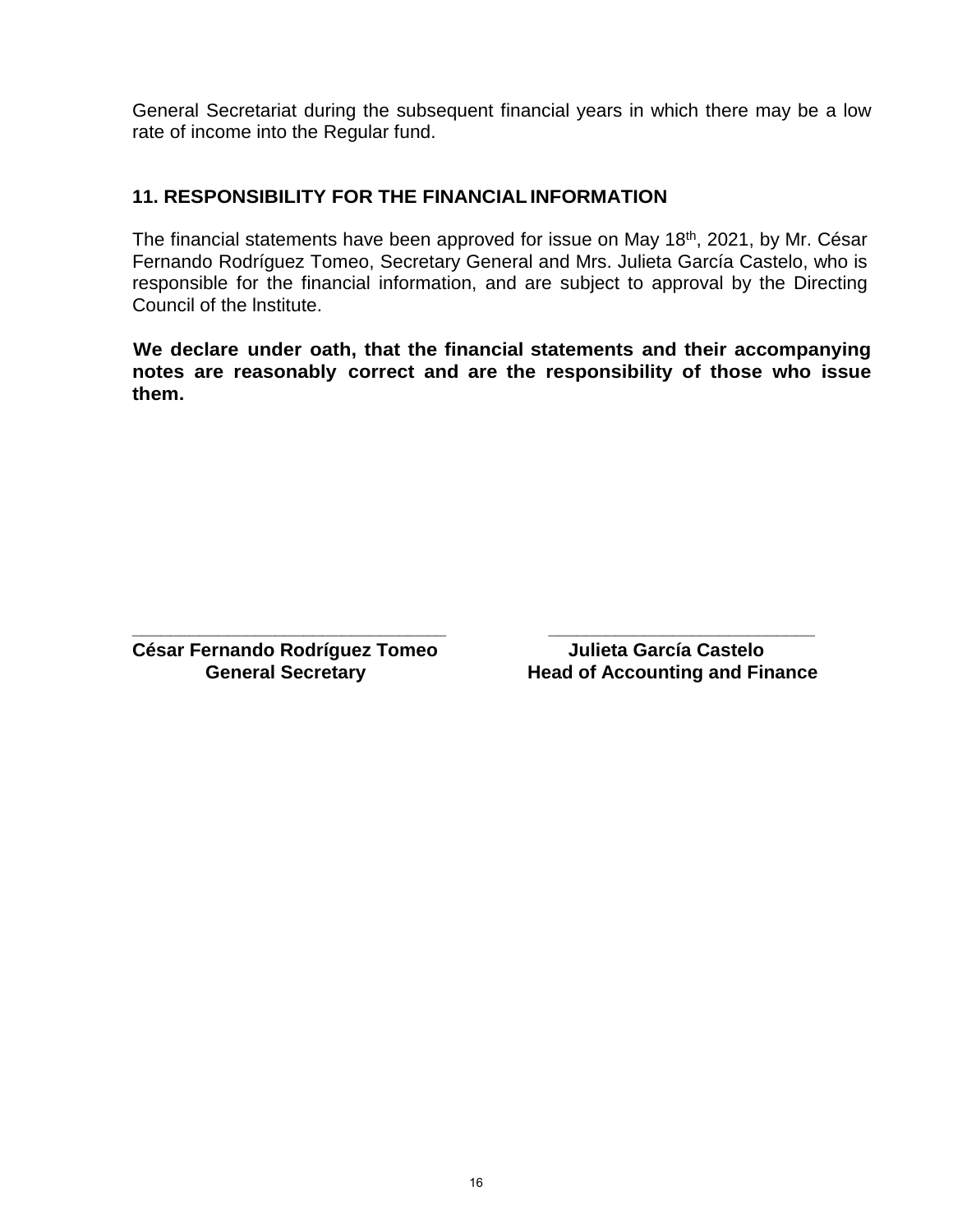# <span id="page-17-0"></span>**PAN AMERICAN INSTITUTE OF GEOGRAPHY AND HISTORY (note 1) LIST OF MEMBERSHIP QUOTAS RECEIVABLE FROM MEMBER STATES ( note 2 a ) as of December 31st, 2020**

| <b>Member States</b> | Quotas receivable<br><b>Accrued</b><br>to Dec 31st 2020 | Quotas<br>of 2020 | <b>From Previous</b><br><b>Financial</b><br>Years |
|----------------------|---------------------------------------------------------|-------------------|---------------------------------------------------|
| Argentina            | \$<br>37,206 \$                                         | 37,206 \$         |                                                   |
| Belize               | 12,303                                                  | 6,794             | 5,509                                             |
| Bolivia              | 17,812                                                  | 6,794             | 11,018                                            |
| Brazil               | 664,094                                                 | 80,030            | 584,064                                           |
| Chile                | 7,202                                                   | 7,202             |                                                   |
| Honduras             | 10,378                                                  | 6,794             | 3,584                                             |
| Panama               | 12,303                                                  | 6,794             | 5,509                                             |
| Paraguay             | 1,695                                                   | 1,695             |                                                   |
| Peru                 | 5,509                                                   | 5,509             |                                                   |
| Uruguay              | 6,794                                                   | 6,794             |                                                   |
| Venezuela            | 152,565                                                 | 30,011            | 122,554                                           |
| <b>Total</b>         | \$<br>927,861 \$                                        | 195,623 \$        | 732,238                                           |

 Payment on account of future quotas: Costa Rica of US\$ 487.50; Ecuador of US\$ 12.00 and Haiti of US\$ 3,982.45

**César Fernando Rodríguez Tomeo Secretary General**

**Head of Accounting and Finance Julieta García Castelo**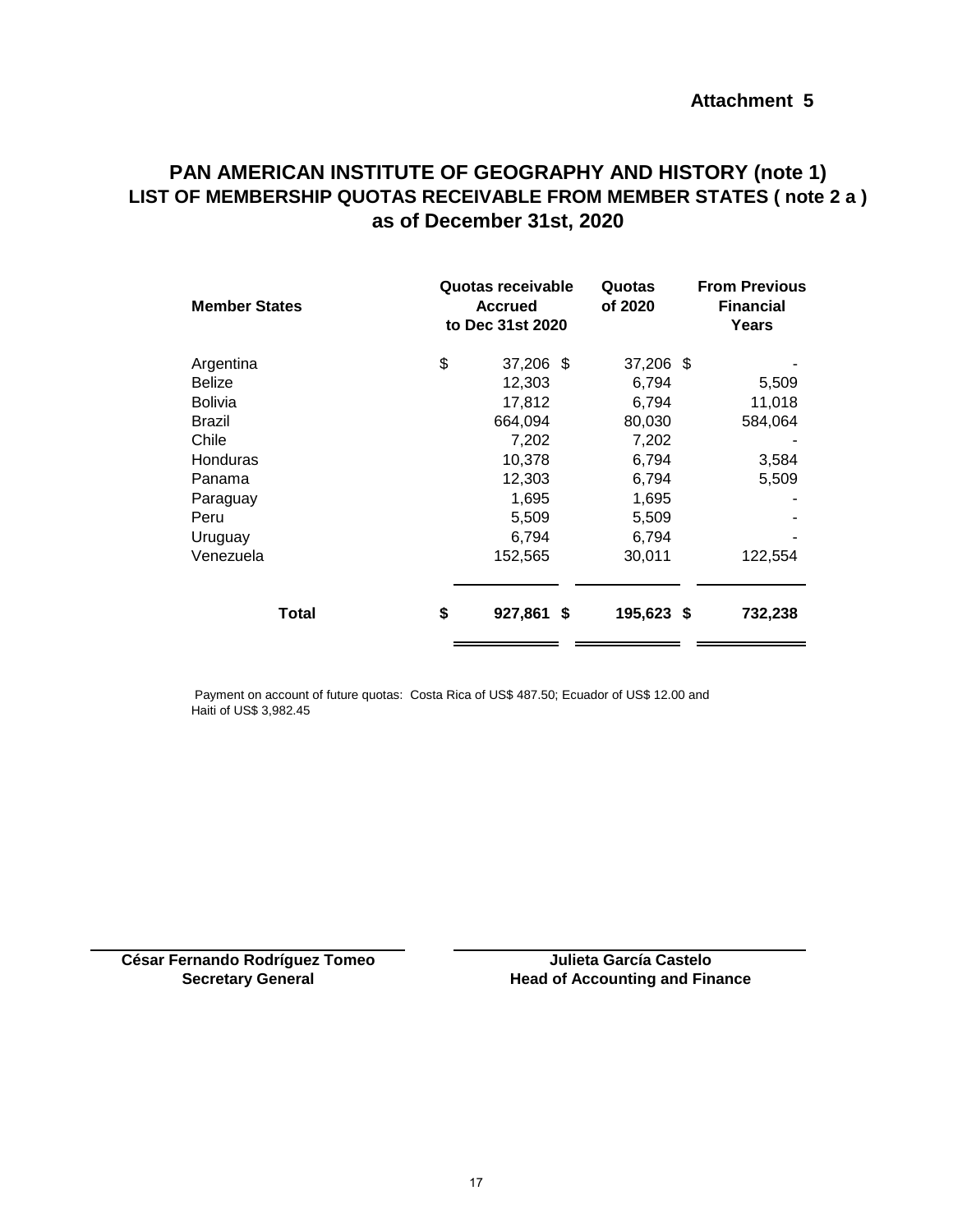#### **PAN AMERICAN INSTITUTE OF GEOGRAPHY AND HISTORY ( note 1 ) COMPARISON OF INCOME AND EXPENDITURE STATES - REGULAR FUND As of December 31st, 2020 ( US Dollars - note 2 )**

<span id="page-18-0"></span>

| <b>Regular Fund</b>                 |                                                        | As of December 31st, 2020 |         |        |         |                    |
|-------------------------------------|--------------------------------------------------------|---------------------------|---------|--------|---------|--------------------|
|                                     |                                                        | <b>Budgeted</b>           |         | Actual |         | <b>Differences</b> |
|                                     | <b>Accounts</b>                                        |                           |         |        |         | $+(-)$             |
| Income to regular fund              |                                                        |                           |         |        |         |                    |
|                                     | Quotas of the financial year                           |                           | 647,934 |        | 452,311 | $-195,623$         |
|                                     | Delayed quota payments                                 |                           | 0       |        | 63,777  | 63,777             |
|                                     | Total income to regular fund                           |                           | 647,934 |        | 516,088 | $-131,846$         |
| <b>Expenditures of regular fund</b> |                                                        |                           |         |        |         |                    |
| 1. Scientific Area                  |                                                        |                           |         |        |         |                    |
| Projects                            | TAP expenses                                           |                           | 196,500 |        | 66,132  | 130,368            |
|                                     | Awards                                                 |                           | 3,500   |        | 3,693   | $-193$             |
|                                     | Grants                                                 |                           | 34,400  |        | 8,000   | 26,400             |
| Publications                        | Publications                                           |                           | 14,400  |        | 3,296   | 11,104             |
|                                     | <b>Editorial Committee</b>                             |                           | 9,000   |        | 11,100  | $-2,100$           |
| <b>Statutory Meetings</b>           | <b>Statutory Meetings</b>                              |                           | 42,240  |        | 3,879   | 38,361             |
| Tech. Asst. Coord. Area             | Tech. Asst. Coord. Area                                |                           | 148,000 |        | 135,103 | 12,897             |
|                                     | <b>TOTAL FOR SCIENTIFIC AREA</b>                       |                           | 448,040 |        | 231,203 | 216,837            |
| 2. Administrative Area              |                                                        |                           |         |        |         |                    |
| Personnel                           | Management Area                                        |                           | 96,000  |        | 90,401  | 5,599              |
|                                     | <b>Administrative Services Area</b>                    |                           | 74,960  |        | 65,089  | 9,871              |
|                                     |                                                        |                           | 170,960 |        | 155,490 | 15,470             |
| <b>Operational Expenses</b>         | <b>External Audit</b>                                  |                           | 3,500   |        | 1,826   | 1,674              |
|                                     | <b>Administrative Expenses</b>                         |                           | 25,434  |        | 14,493  | 10,941             |
|                                     | Electric power                                         | 3,500                     |         | 1,926  |         |                    |
|                                     | Fuel                                                   | 2,500                     |         | 735    |         |                    |
|                                     | Telephone service                                      | 2,800                     |         | 2,102  |         |                    |
|                                     | <b>Office Materials</b>                                | 2,300                     |         | 910    |         |                    |
|                                     | Water supply payments                                  | 500                       |         | 500    |         |                    |
|                                     | Insurance                                              | 1,050                     |         | 995    |         |                    |
|                                     | Postal service                                         | 1,000                     |         | 1,000  |         |                    |
|                                     | Refurbishment & maint. IT equip.                       | 2,500                     |         | 154    |         |                    |
|                                     | Refurbish. & maint. transport equip.                   | 1,800                     |         | 242    |         |                    |
|                                     | Courier services                                       | 800                       |         | 193    |         |                    |
|                                     | Sanitary and cleaning materials                        | 900                       |         | 630    |         |                    |
|                                     | Kitchen equipment                                      | 600                       |         | 412    |         |                    |
|                                     | Gen. Secret. Website and e-mail                        | 4,000                     |         | 3,709  |         |                    |
|                                     | Misc. Expenses of Gen.Secret.                          | 1,184                     |         | 985    |         |                    |
|                                     | <b>TOTAL FOR ADMINISTRATIVE AREA</b>                   |                           | 199,894 |        | 171,809 | 28,085             |
|                                     | Totals                                                 |                           | 647,934 |        | 403,012 | 244,922            |
|                                     | Disbursements of the financial year being              |                           |         |        |         |                    |
| accounted for                       |                                                        |                           |         |        | 68,353  | $-68,353$          |
|                                     | Total expenditures from the regular fund               |                           | 647,934 |        | 471,365 | 176,569            |
|                                     | Surplus of income over disbursements from regular fund |                           |         |        | 44,723  |                    |

**César Fernando Rodríguez Tomeo Secretary General**